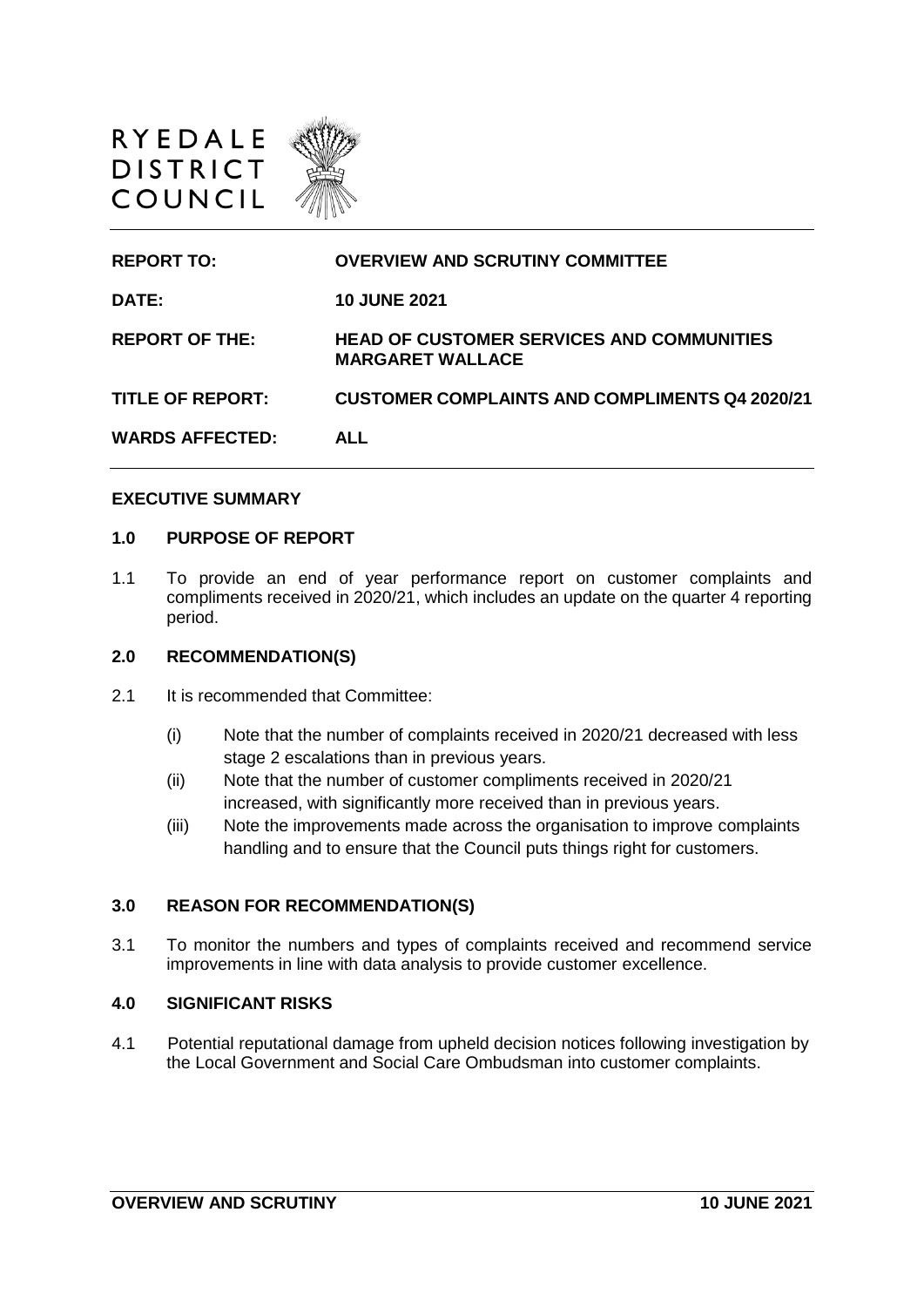# **5.0 POLICY CONTEXT AND CONSULTATION**

5.1 The Council Plan includes the strategic objective of 'access for all – an innovative and enterprising Council'. This includes the commitment to transform customer services, using new ways of working to improve responsiveness and achieve better engagement and use of customer feedback. Complaints management improvements have been progressed to achieve this. This has included the roll out of updated procedures, Ombudsman training, refreshed customer communications and targeted improvements. Further work will be undertaken during 2021/22 to ensure that analysis draws out trends by protected characteristics.

## **REPORT**

## **6.0 REPORT DETAILS**

6.1 The customer complaints and compliments received form an important part of the feedback process for the Council to learn from any issues raised and improve how we deliver our services, and to provide a better standard of service that is more responsive to people's needs. When analysing the customer complaints and compliments, they should be read in conjunction with each other to gain a full picture of the feedback received.

## **COMPLAINTS**

- 6.2 The Council operates a two stage internal complaints process to respond to the issues raised by complainants. Stage 1 is an initial response by the applicable line manager or service unit manager. If the complainant is not satisfied with the response they receive, then they can move to Stage 2, which is investigated and answered by the relevant Head of Service.
- 6.3 Following this Stage 2 response, there is the option for the complainant to go to the Local Government and Social Care Ombudsman if they remain dissatisfied. The Ombudsman is a free and impartial service, but will generally only consider complaints that have been through the internal two stage process at the Council first.
- 6.4 Since the quarter 3 update report to the committee in February 2021, the Council has handled a further 5 corporate complaints in the period from 1 January to 31 March 2021. The complaints related to:
	- The approach of the council in supporting the reopening of businesses and venues out of the current coronavirus restrictions
	- The role of the council in the adoption of a BT phone box
	- Alleged lack of planning enforcement action from the council on noise from a building site
	- Repeated missed recycling collections
	- The renewal process for the garden waste license

From the five corporate complaints received during quarter 4, four were completed under Stage 1 of the complaints process, with one complainant remaining dissatisfied at Stage 1 and advancing on to Stage 2, which is ongoing. The average response time for complaints received in quarter 4 was 9.40 days at Stage 1. This is slightly higher than the average response times for the rest of the reporting year during Q1 (8.39 days), Q2 (6.88 days) and Q3 (6.45 days).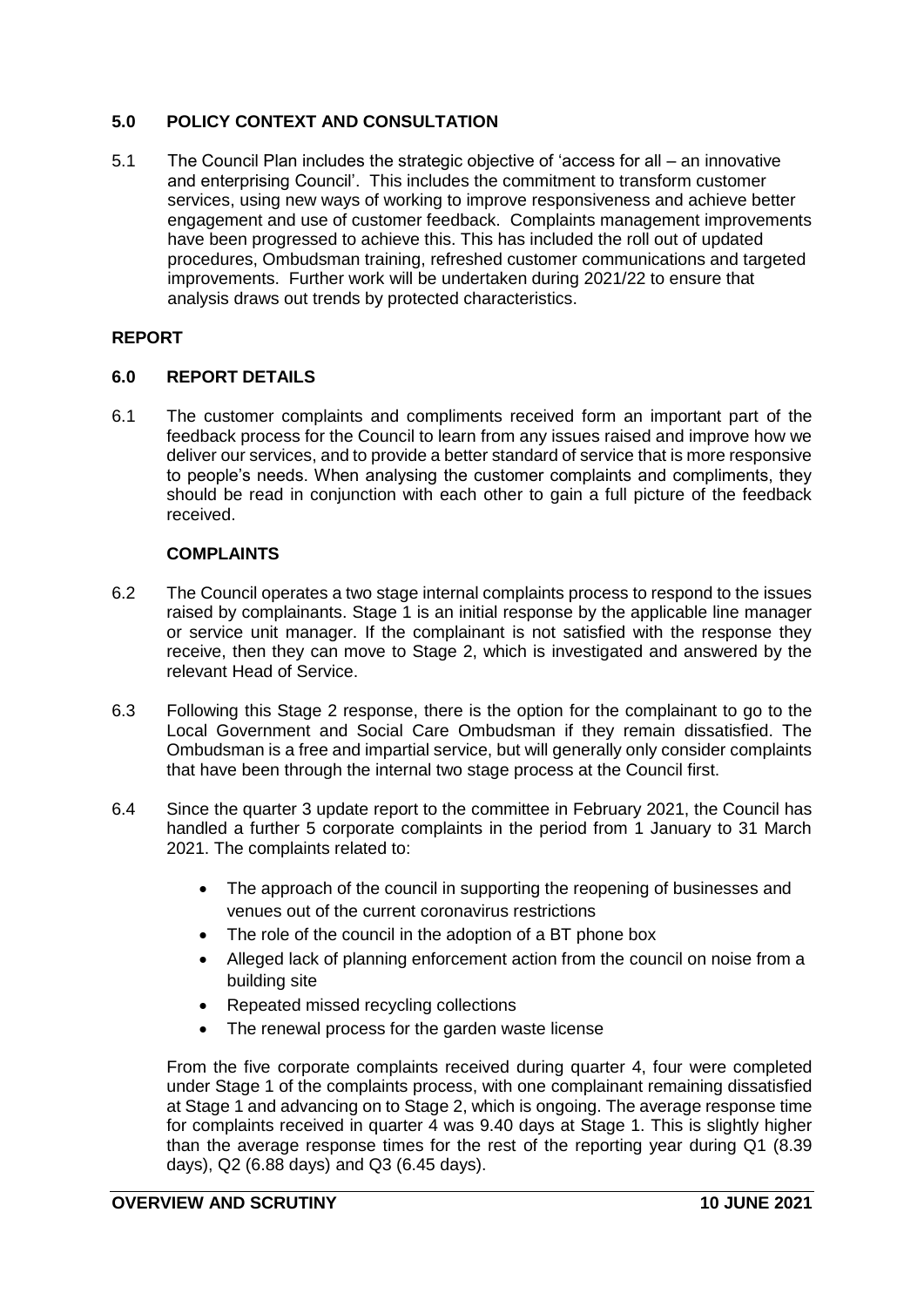- 6.5 For the 2020/21 year-end performance, the Council received 37 complaints. This is significantly lower than the 2019/20 year (60) and trending lower than previous years.
- 6.6 The most complaints this year have been received in the customer facing areas of Streetscene (11), Revenues & Benefits (7) and Planning & Regulatory Services (6). From the complaints received this year, 34 (91.8%) have been dealt with under Stage 1 of the complaints process, with three complaints in this time period remaining dissatisfied at Stage 1 and advancing on to Stage 2. This is an improvement on the same time period last year, when 44 of the 60 complaints received (73.33%) were resolved at stage 1 of the complaints procedure and 16 were escalated to stage 2.
- 6.7 The average response time for Stage 1 complaints for the 2020/21 reporting year was 7.78 days. This is a fall from the average response time for 2019/20 of 8.70 days. Also it continues to be well within the 15 day turnaround time for complaint responses that require further investigation to provide a full response. The two completed Stage 2 complaints to date were responded to in an average time of 15 days.
- 6.8 Examples of the lessons learned from the complaints received up to the end of quarter 4 this year are included at Appendix 2 to show the actions taken to remedy complaints received and the lessons learned.
- 6.9 The improvements in complaints handling performance reflects a number of corporate initiatives. Training has taken place with the Local Government and Social Care Ombudsman on 'Effective Complaints Handling'. The training set out the principles for dealing with complaints received and gave examples of good practice in responding and liaising with complainants. This will help deliver a consistent approach to the handling and administration of customer feedback.
- 6.10 Specific staffing on customer insight and complaints has also been put in place. These officers are working to ensure that the quality of responses from the Council meet customer excellence standards in line with the Local Government and Social Care Ombudsman guidance on 'Effective Complaints Handling'. The officers also work with services to actively learn lessons from complaints, which includes improving service delivery, and ensuring that any incidents of poor service standards are not repeated.
- 6.11 The procedure guide for Comments, Compliments and Complaints has been refreshed, to make it more customer friendly and easier to follow. This can be found on the Ryedale DC website [here](https://www.ryedale.gov.uk/images/PDF/Complaints_compliments_and_feedback_procedure_PUBLIC_FINAL_26.05.21.pdf) and is included at Appendix 3.

# **COMPLIMENTS**

- 6.12 The number of compliments received in 2020/21 was 104. This is a big improvement on the 46 received during 2019/20. The main topics of the compliments received by citizens during the year relate to support given by the council in the response to Covid-19, in particular the grant help for local businesses (44), the work of customer services staff to assist with enquiries received (20) and supporting those who have become homeless during the pandemic to find temporary accommodation (12). In quarter four, there were also compliments received about the work of the council in supporting the flooding response in early 2021.
- 6.13 Examples of some of the compliments from January to March 2021 include: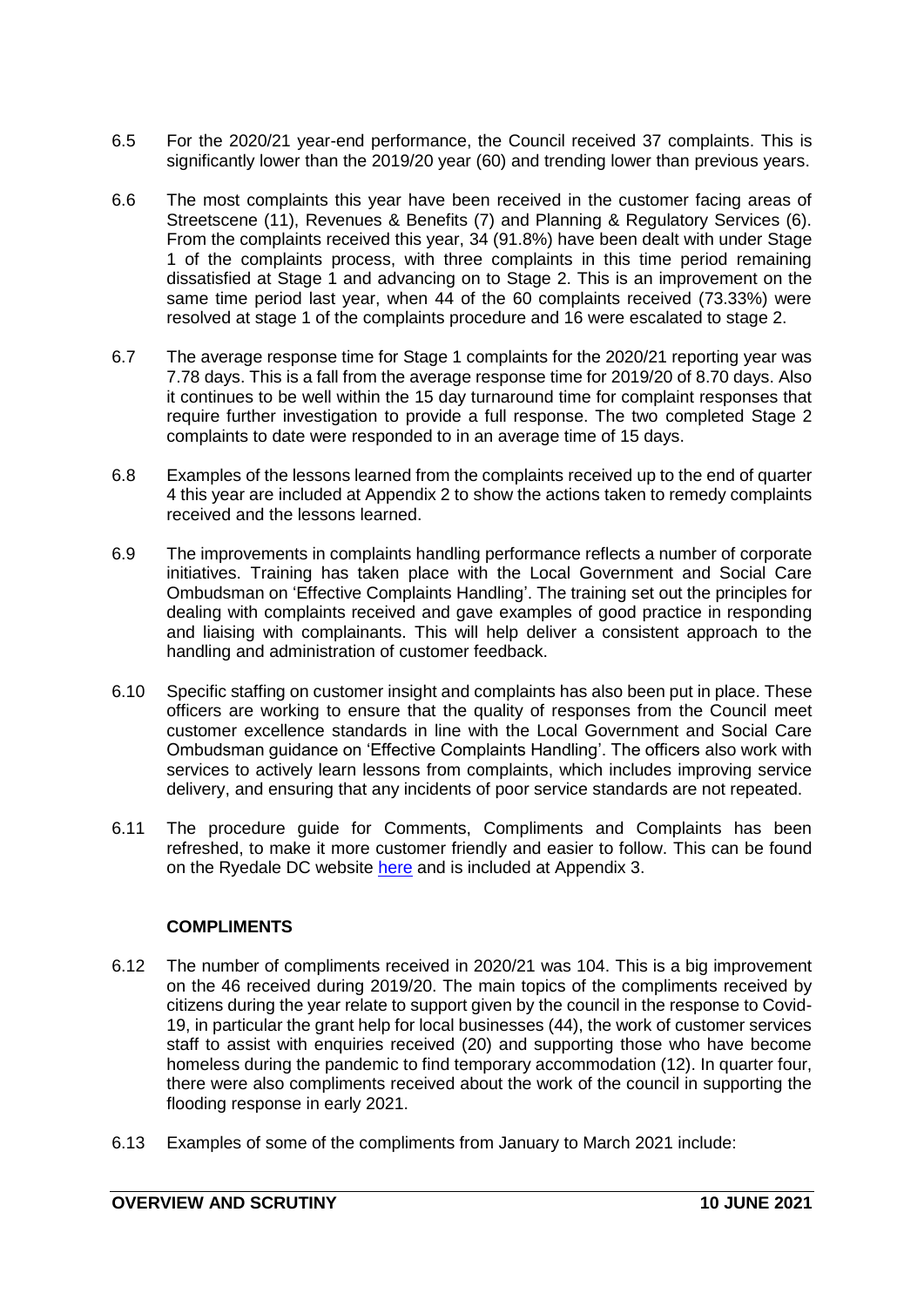"All done amazing work very well done to all those who helped fight the river."

"A great team effort. Well done to everyone involved in helping with the flooding. Thank you."

"I would like to take this opportunity to thank you and your team for your support during this horrid and difficult time, Ryedale Council really has come into its own. We feel very thankful to live in this area."

"I just wanted to drop you a line to say thank you for your continued support to keep bolstering us during these difficult times. These contributions make a big difference and the speed and clarity by which you are communicating and delivering the support, is to be commended."

"Thank you so much for providing the assisted waste services. Please pass on my thanks to all of the crew they do an amazing job."

"I just wanted to email you to say a huge thank you for all your help and advice. I am delighted to say we received a grant from yourselves at Ryedale that literally makes the difference between survival or failure for our holiday cottage business."

"I run a small B&B and Holiday Cottage business and as you can imagine, our business has been severely affected during the Covid pandemic. The government grants available for businesses like mine are described in complicated legislation and I have been very grateful for the business support pages on RDC's website. I have had to make a series of separate applications and some payments were made but others seem to get lost in the system, despite my being eligible. As guidance changed, I lost track completely of where I was in the process. The response I received was prompt, courteous and concise, clarifying the situation, what monies had been paid under which grant and which applications I still should make.

"I wish to thank you all for the sensitivity and patience in answering and responding to Ryecare alarm calls."

## **7.0 IMPLICATIONS**

- 7.1 The following implications have been identified:
	- a) Financial Costs are contained within the agreed budgets for services.
	- b) Legal No complaints required to be escalated to Legal services for advice in 2020/21
	- c) Other (Equalities, Staffing, Planning, Health & Safety, Environmental, Crime & Disorder) None

## **Margaret Wallace Head of Customer Services and Communities**

| <b>Author:</b>  | Jenny Knowles, Customer Services Manager |
|-----------------|------------------------------------------|
| Telephone No:   | 01653 600666 ext: 43231                  |
| E-Mail Address: | jenny.knowles@ryedale.gov.uk             |